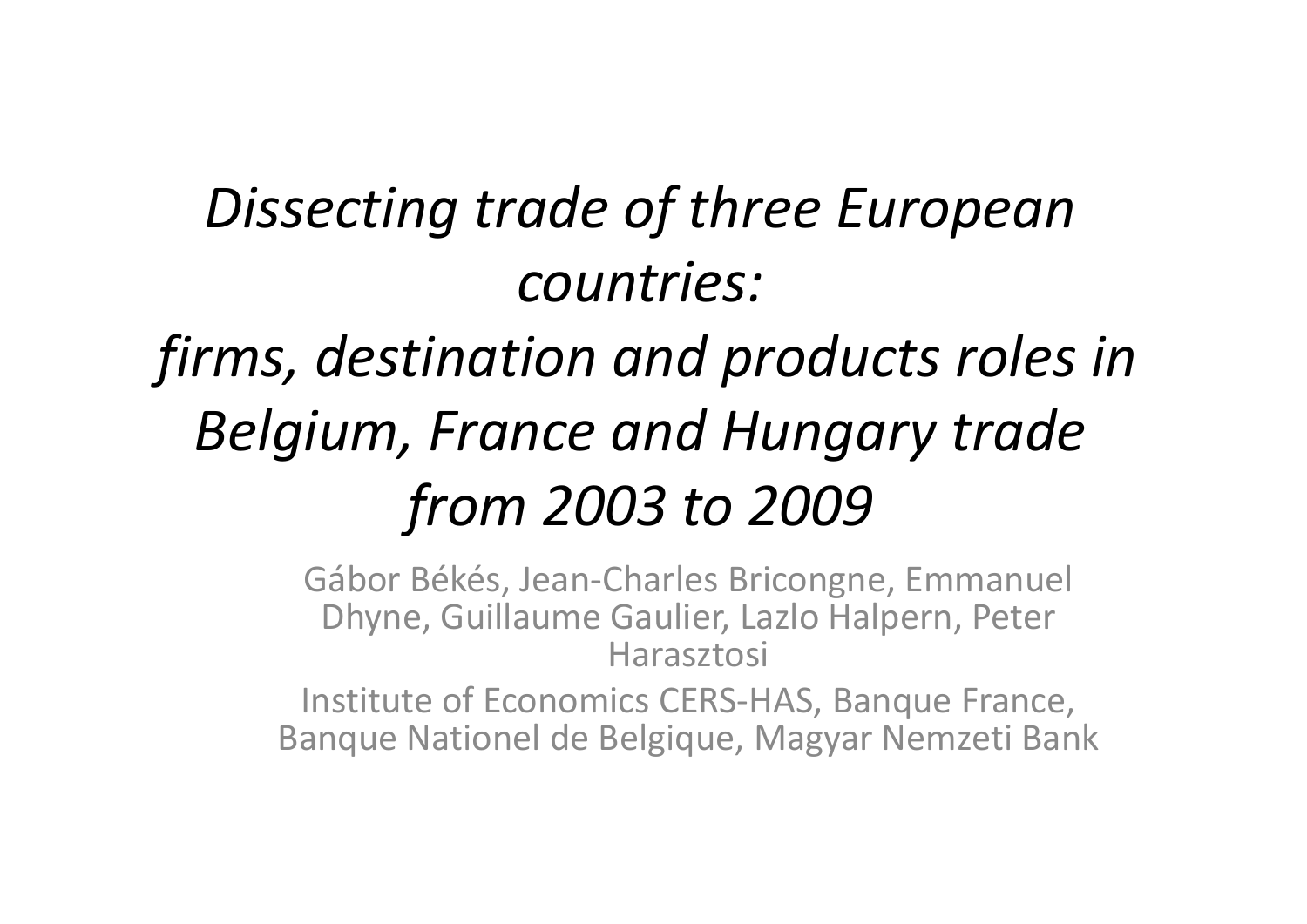## *Outline*

- Presentation of datasets
	- Trade data
	- Balance Sheet data
	- –– Some problematic issues
- Selected outputs
	- –The broad picture using destination×product data
	- – $-$  Firm level export margins and dynamic
	- Exporter static and dynamic premia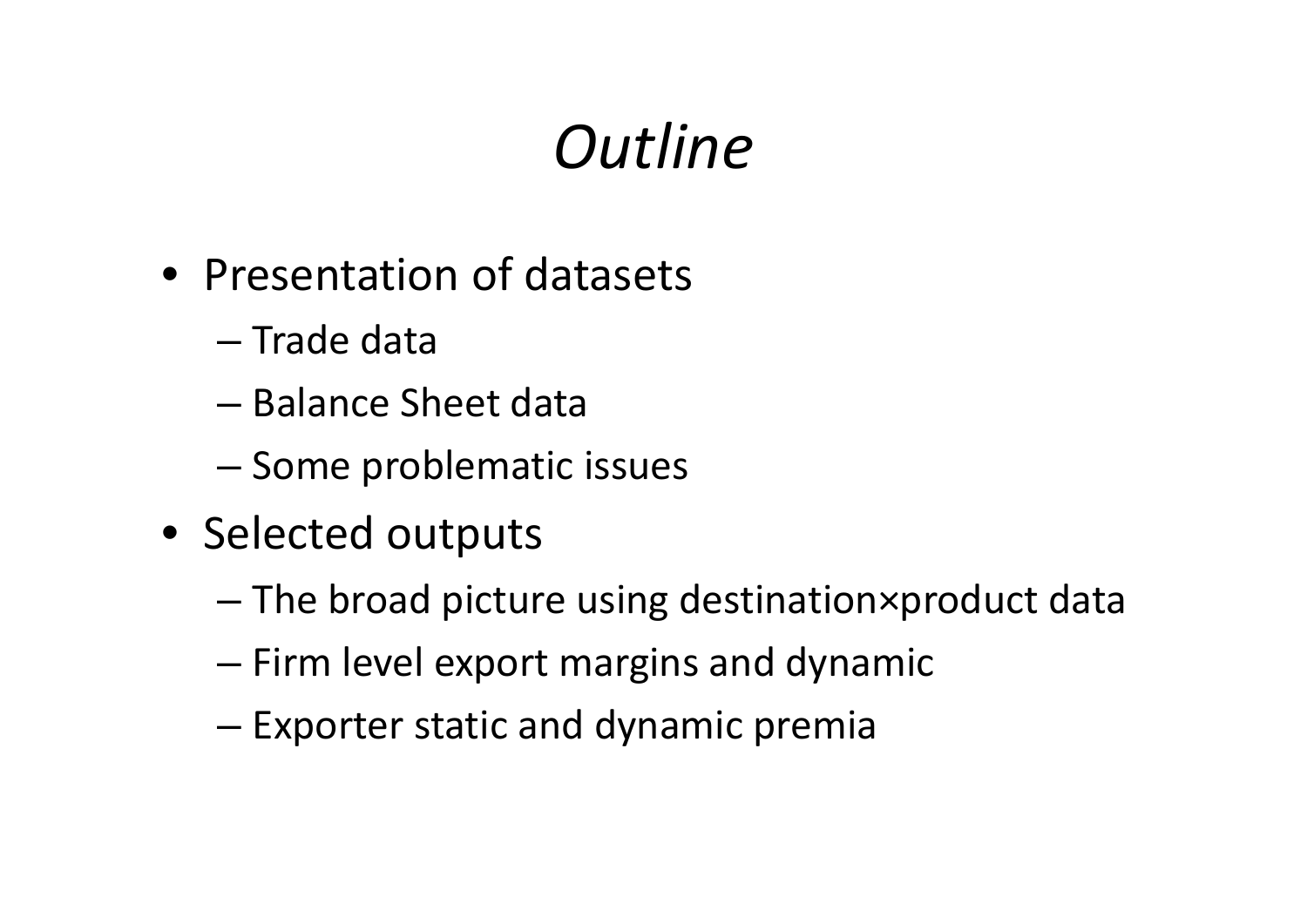### **PRESENTATION OF DATASETS**

KEY ISSUES AND PROBLEMS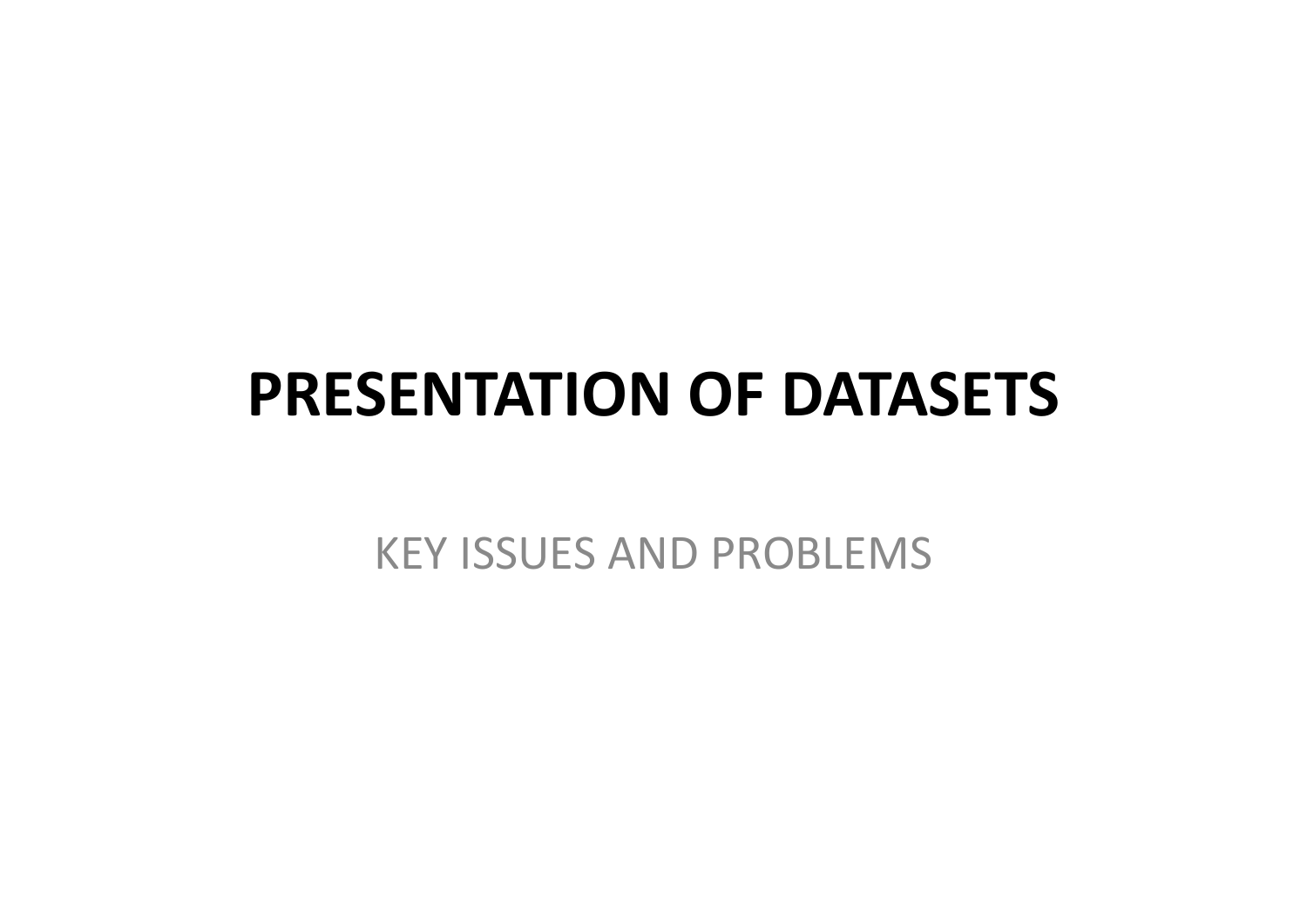## Trade data

|           | <b>Belgium</b>                                                                   | <b>France</b>                                                                             | <b>Hungary</b>                                                                                                           |
|-----------|----------------------------------------------------------------------------------|-------------------------------------------------------------------------------------------|--------------------------------------------------------------------------------------------------------------------------|
|           | Export values by<br>country of destinations<br>and by CN8 product<br>categories. | Value and quantity of<br>exportations by<br>destination and by CN8<br>product categories. | Value (both in Euros<br>and Forints) and<br>quantity of exportations<br>by destination and by<br>HS8 product categories. |
| time span | 1995-2011                                                                        | 1994-2009                                                                                 | 2003-2010                                                                                                                |
| frequency | Monthly                                                                          | monthly                                                                                   | yearly                                                                                                                   |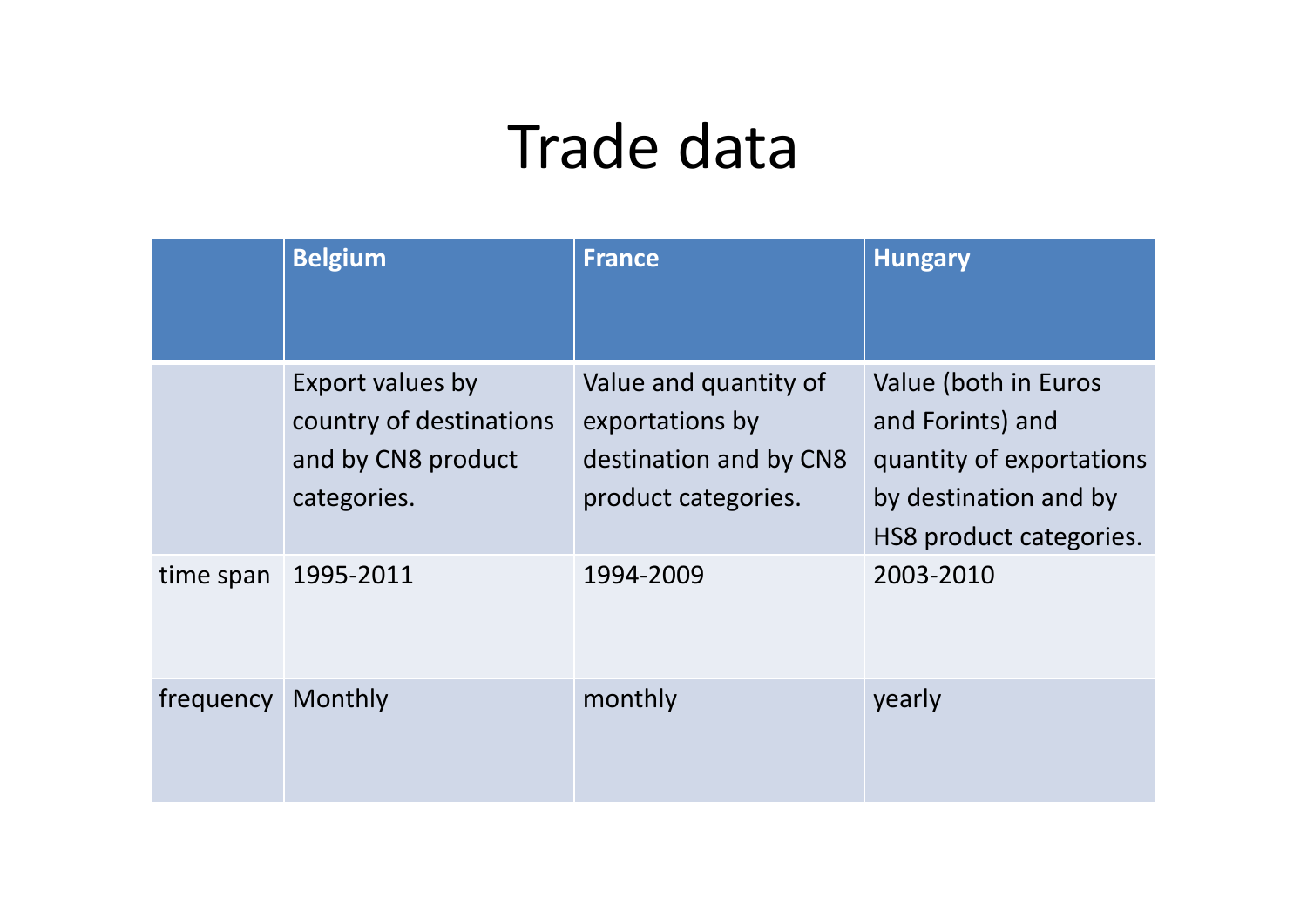#### Balance Sheet data

|              | <b>Belgium</b>                                                                                                                                                                     | <b>France</b>                                                                                         | <b>Hungary</b>                                                                                                                              |
|--------------|------------------------------------------------------------------------------------------------------------------------------------------------------------------------------------|-------------------------------------------------------------------------------------------------------|---------------------------------------------------------------------------------------------------------------------------------------------|
| database     | <b>Firm Annual Account</b><br>Database: annual accounts<br>(both financial accounts and<br>social accounts) of all<br>Belgian firms, excluding<br>banks and insurance<br>companies | BRN: "bénéfices réels<br>normaux":<br>balance sheets, income<br>statements and number of<br>employees | <b>Balance sheet information</b><br>from NAV (Tax Authority)<br>for firms in customs and<br><b>PRODCOM (Domestic</b><br>production dataset) |
| <b>NACE</b>  | <b>REV 2.2</b>                                                                                                                                                                     | <b>REV 2.2</b>                                                                                        | Originally REV 1.1 - moved<br>to REV 2.2 with own<br>concordance table                                                                      |
| time<br>span | 1996-2011                                                                                                                                                                          | 1993-2009                                                                                             | 2003-2010                                                                                                                                   |
| coverage     | large firms provide detailed<br>annual accounts (turnover,<br>material input), small firms<br>only have to provide a<br>subset of the financial<br>variables.                      |                                                                                                       | survey, 90% of<br>manufacturing sector firms<br>which employs 20+<br>employees and 40-50% of<br>smaller firms                               |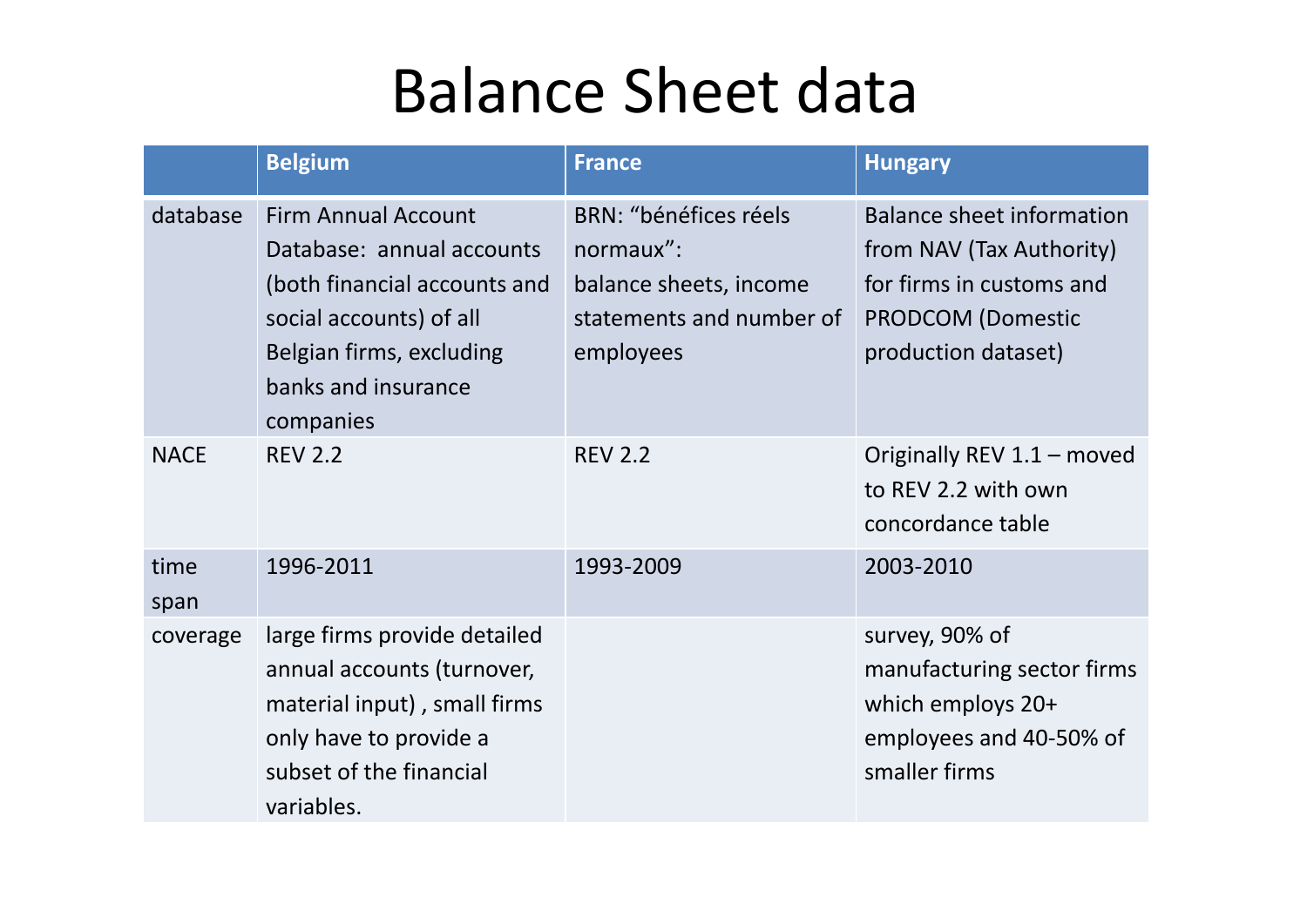#### Sampling rules and cutoffs

Different sampling rules of firm level datasets

- • Sampling issues affect inference about the economic issues correlated with size
- E.g. Share of exporters, TFP, dynamics
- 20 employee threshold is used in our analysis

Different threshold applied on exports/imports:

- $\bullet$ **Belgium:** *several changes* 104,115 EUR ‐‐‐‐ 400,000 EUR
- $\bullet$ **France:** *intra EU trade: several changes,* above 150,000 euro
- $\bullet$ **Hungary:** Several changes, now 380,000 EUR on exports and imports
- **extra EU trade***:* individual flows above 1,000 euro
- $\bullet$  thresholds change over time ‐ harmonization, but: thresholds differ across countries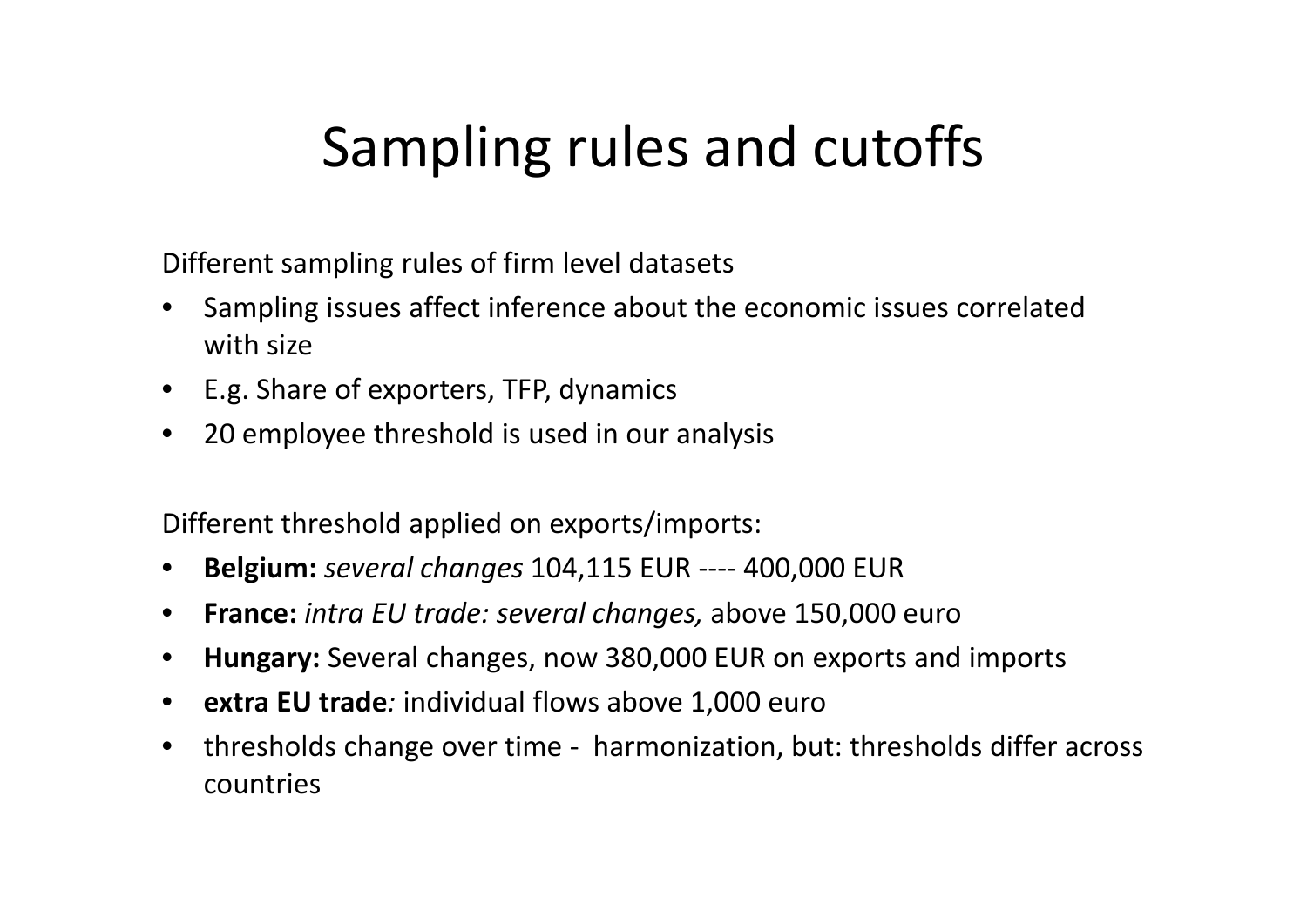### Problematic issues 1

- 1. Secrecy rules
- $\bullet$ • In most countries authorities require each publishable cells to contain at least a certain number of firms.
- *Small industries need to be aggregated especially, if we are looking for dynamics (entry, exit) or cut data by some features (FDI makers, exporters, etc).*
- 2. Industry codes
- •• Some countries have moved NACE rev.2 earlier than others
	- concordance needed
	- mapping between revision 2 and revision 1 is not a one‐to‐one mapping
- In small countries two-digit industries may contain few firms
- calculating entry and exit is meaningless, also secrecy rules restrict presentation
- $\bullet$ • thus we opted for merging industries (11 new categories).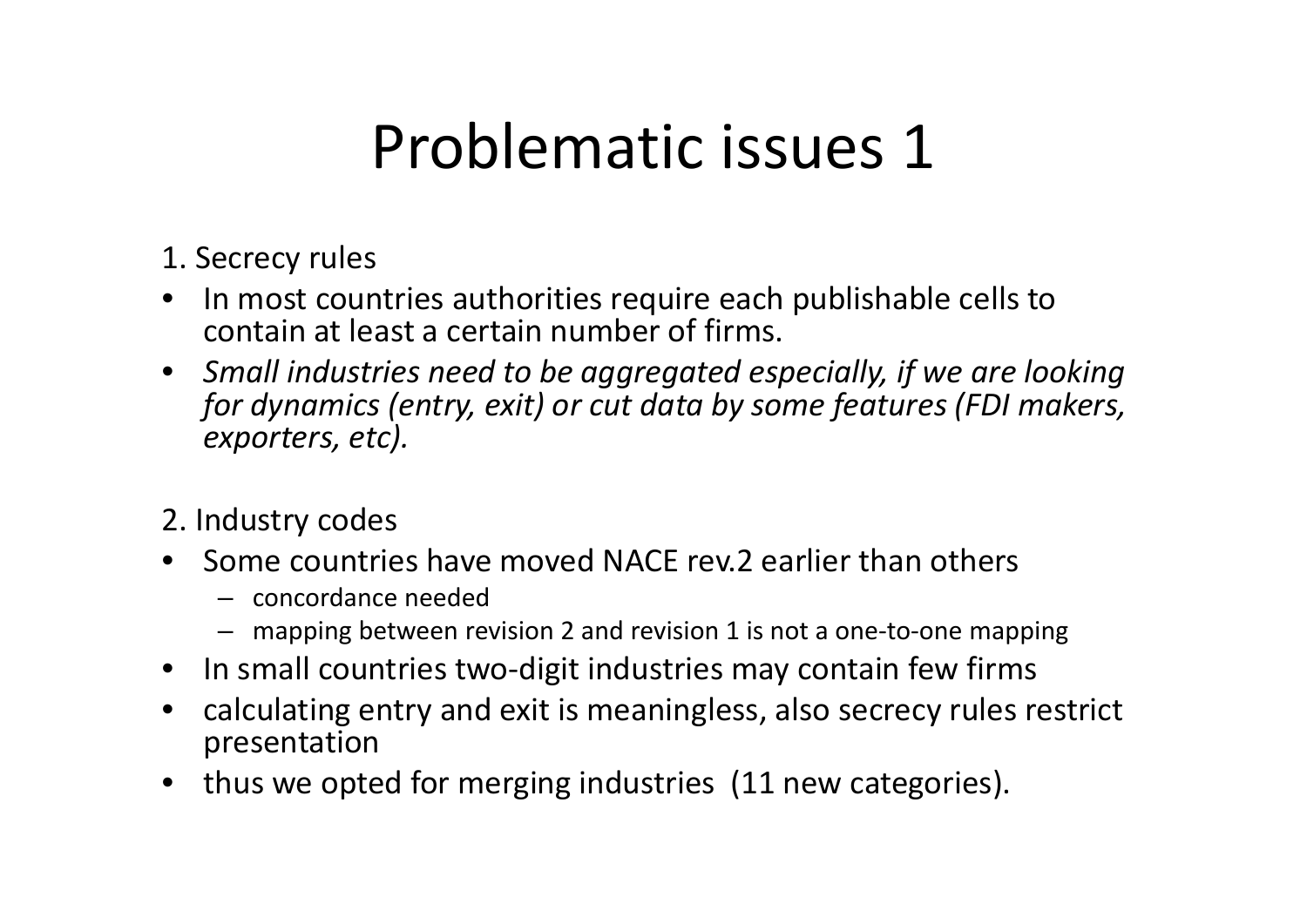## Problematic issues 2

#### **3. TFP estimation**

- •**•** common method for measuring real capital is crucial:
- $\bullet$ • size cutoff in sampling can change the value of the estimated production function parameters significantly
- $\bullet$  Our approach: Levinsohn Petrin (2003), capital ‐ nominal value of fixed assets
- No firm level prices

#### **4. EU accession and trade data**

- • Change in customs data coverage: before accession every transactions reported vs EU data is based on a survey
- $\bullet$  Change is in the definition of the import partner country: origin – sender
	- Affects the measurement of import from countries that are overseas and their products are shipped through third country affiliates. (e.g.: China, share in imports fell from 7 percent to 2 in aggregate imports)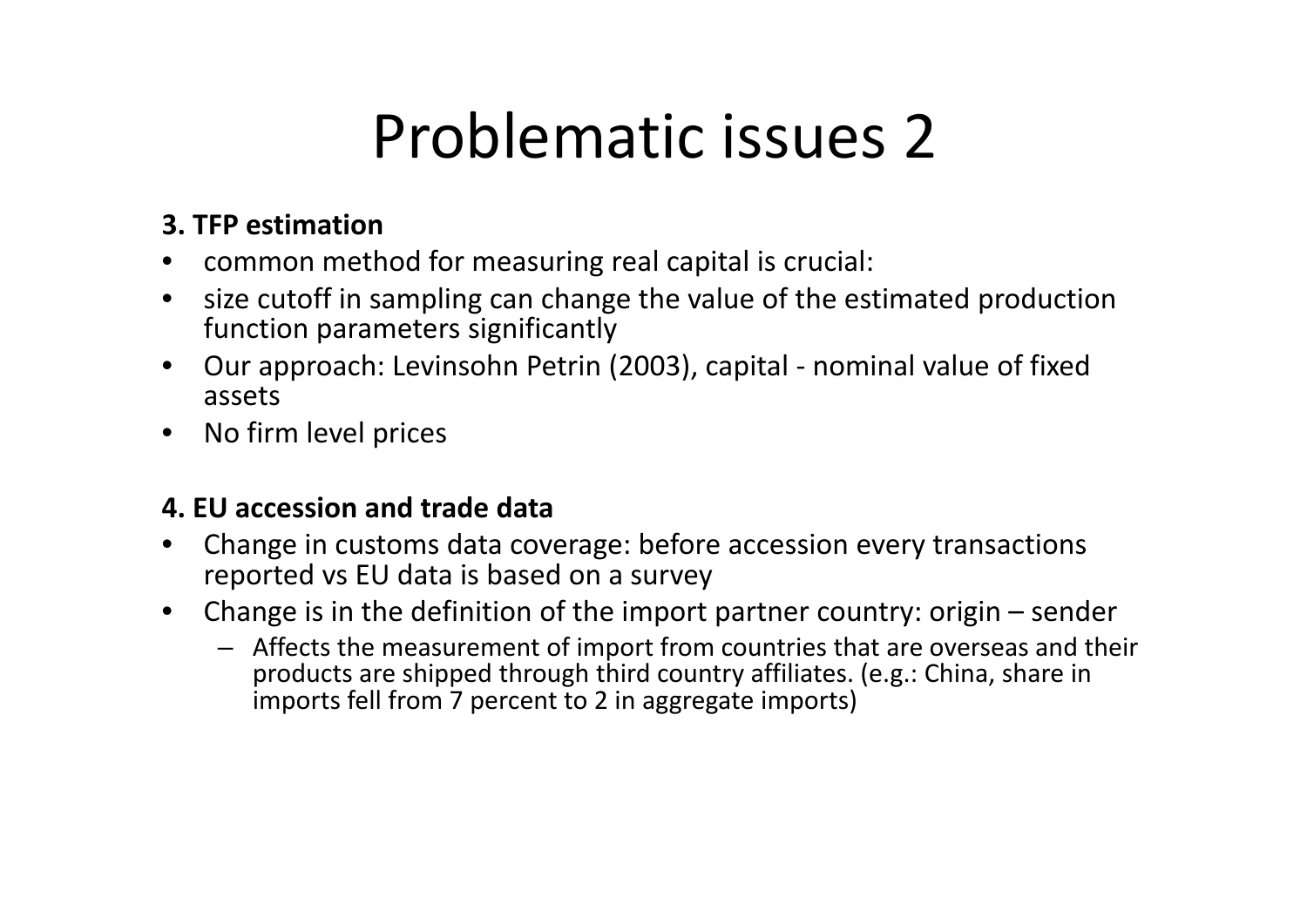# **PRELIMINARY (SELECTED) RESULTS**

Margins of trade, exporters premiums and performances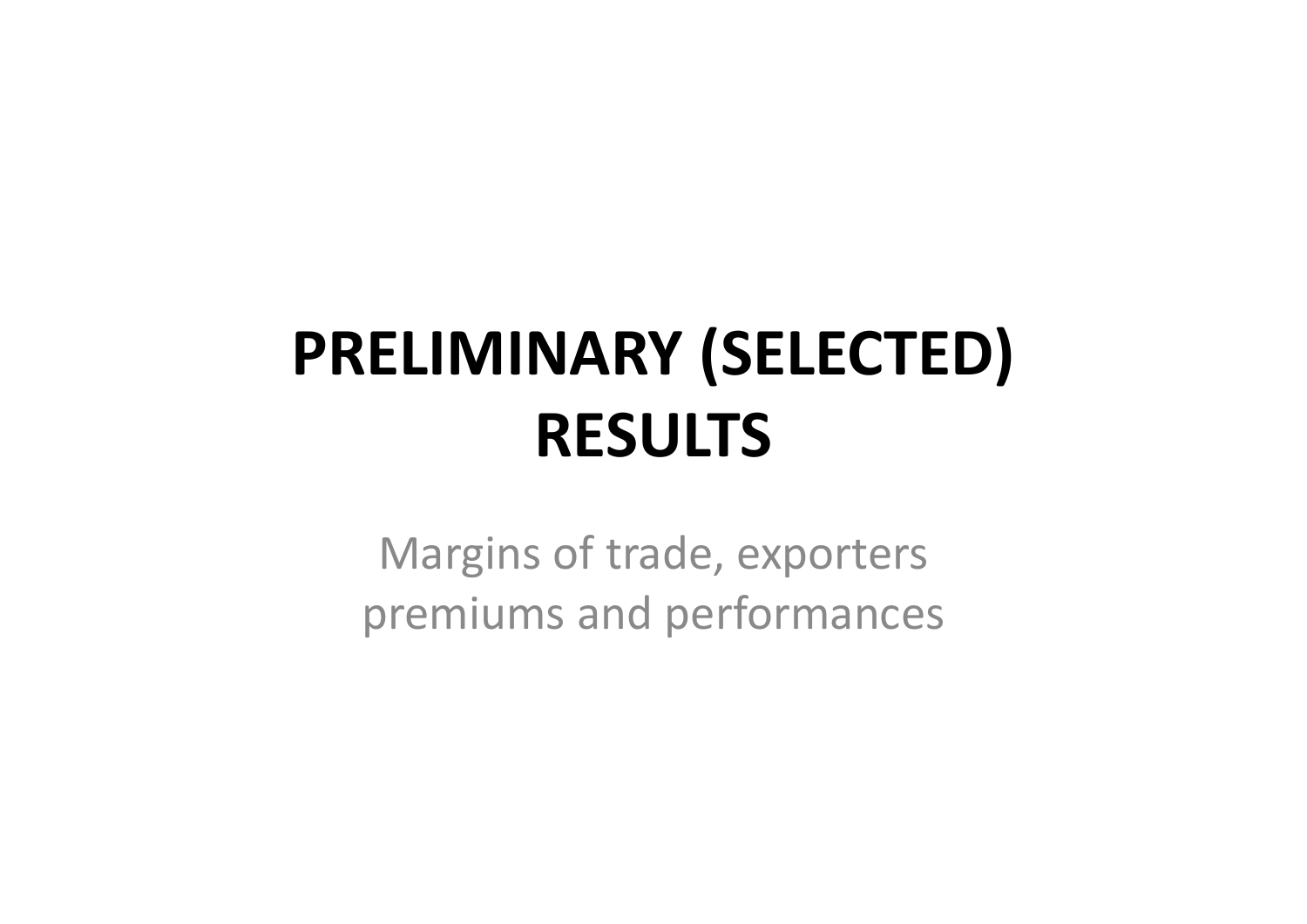#### Before exploiting firm level data: dynamic of exports using product and country level data:

*statistical CMSA (Gaulier et al. 2012)*

- •• France: the worst market share growth and the worst performance (once specialization is controlled for) since product specialization is rather good
- $\bullet$  Belgium: market share losses increase over time for Belgium: during the crisis because of <sup>a</sup> detrimental sectoral specialization and in more recent quarters because of <sup>a</sup> negative "push factor"
- $\bullet$  Hungary: large market share gains before the crisis due firstly to push factor and also to <sup>a</sup> favorable geographical pull factor. Large drop during the crisis due to <sup>a</sup> very negative geographical pull factor and <sup>a</sup> negative push factor.

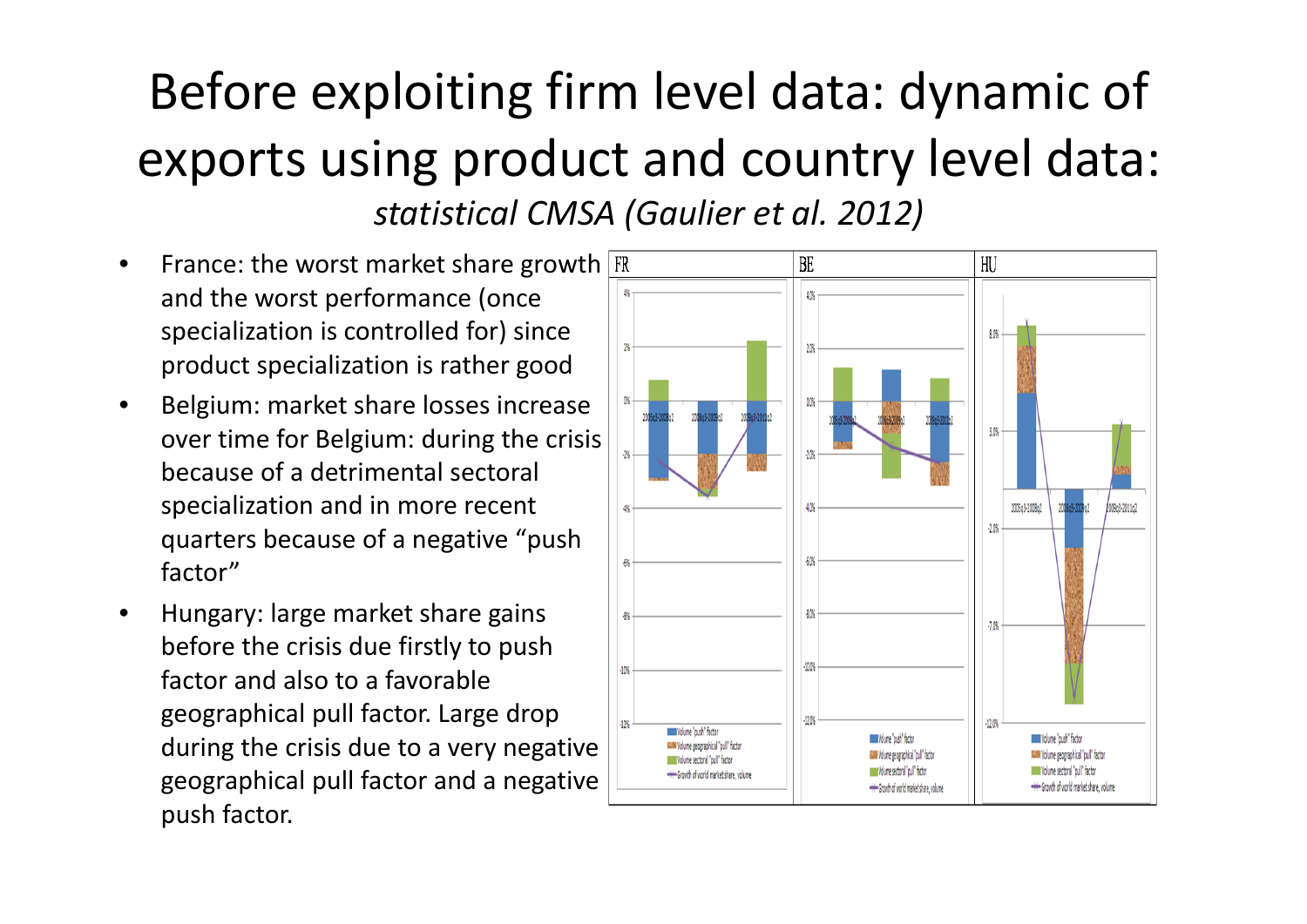## Firm‐level trade data: country and product extensive margins (levels)

• Belgian firms sell more products towards more destinations, but taking into account weights makes the three countries more comparable

|                                                                     | France | Belgium | Hungary |
|---------------------------------------------------------------------|--------|---------|---------|
|                                                                     |        |         |         |
| number of destinations                                              | 4.3    | 5.7     | 3.4     |
| $inv$ concentration = equivalent<br>number of destinations          | 1.9    | 2.0     | 1.6     |
| number of product                                                   | 2.7    | 3.4     | 3.0     |
| $inv$ concentration = equivalent<br>number of product               | 1.4    | 1.5     | 1.4     |
| number of destinationsxproducts                                     | 8.3    | 14.7    | 7.5     |
| $inv$ concentration = equivalent<br>number of destinationsxproducts | 2.4    | 2.8     | 2.1     |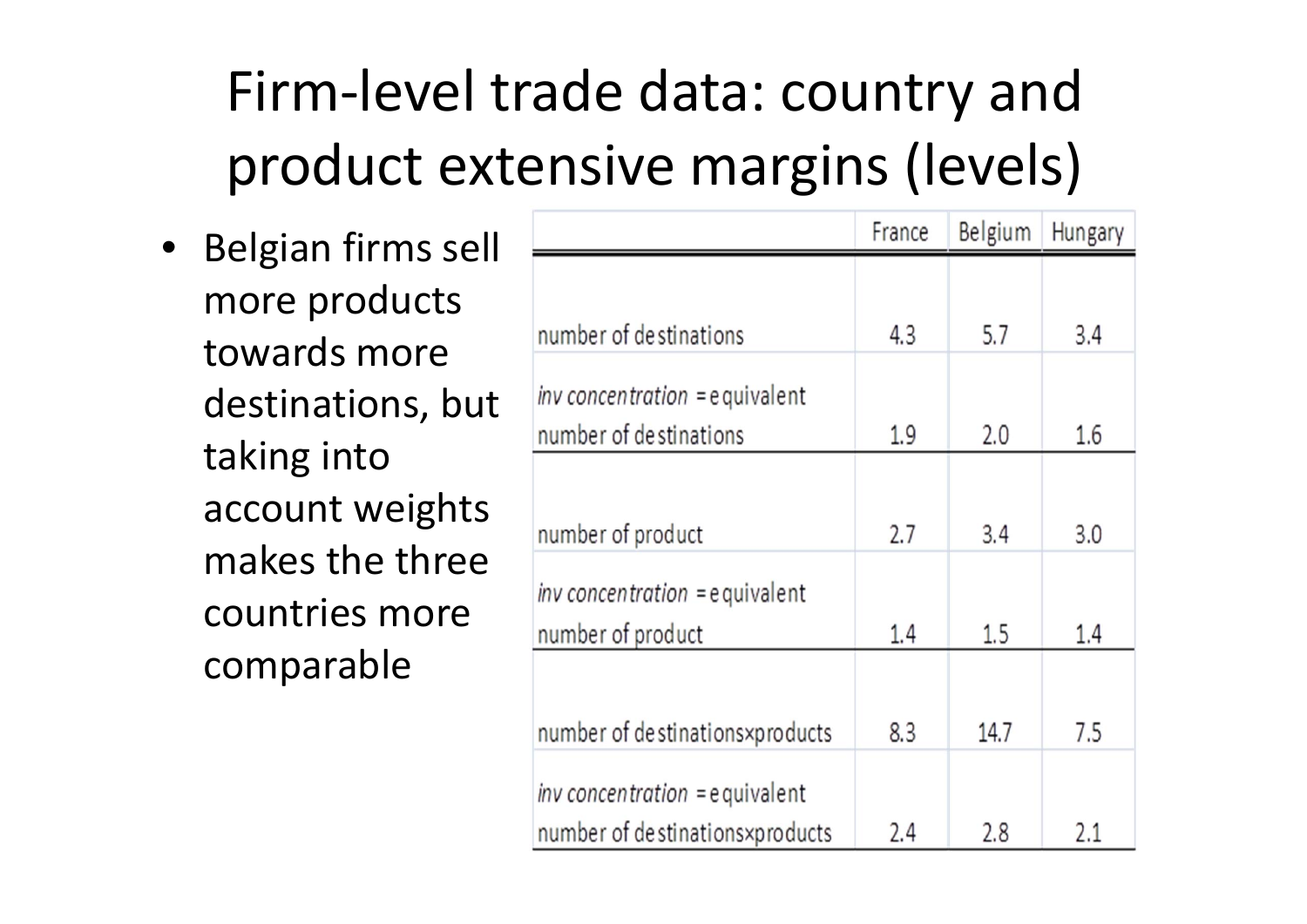## Contributions to export growth of the intensive and extensive margins



- $\bullet$ Before the crisis, in the short-run, the contribution of extensive margins is globally rather limited.
- $\bullet$  Yet, even if the intensive margin is predominant, Hungary outperforms Belgium before the crisis (2004- 2007) thanks to the extensive margin (firms and product); Belgium outperforms France thanks to the intensive margin (especially the negative intensive margin, more detrimental for France).
- $\bullet$  Over the medium term, extensive margins play a bigger role. As they exhibit less heterogeneity across countries, they have a relatively high contribution to growth in countries with slow export growth.
- $\bullet$ In the crisis (2009/2007), once again, the export drop is mainly due to the intensive margin, both positive and negative. The negative intensive margin falls more for Belgium, less for France. Nevertheless, the extensive margin plays a (negative) significant role for France.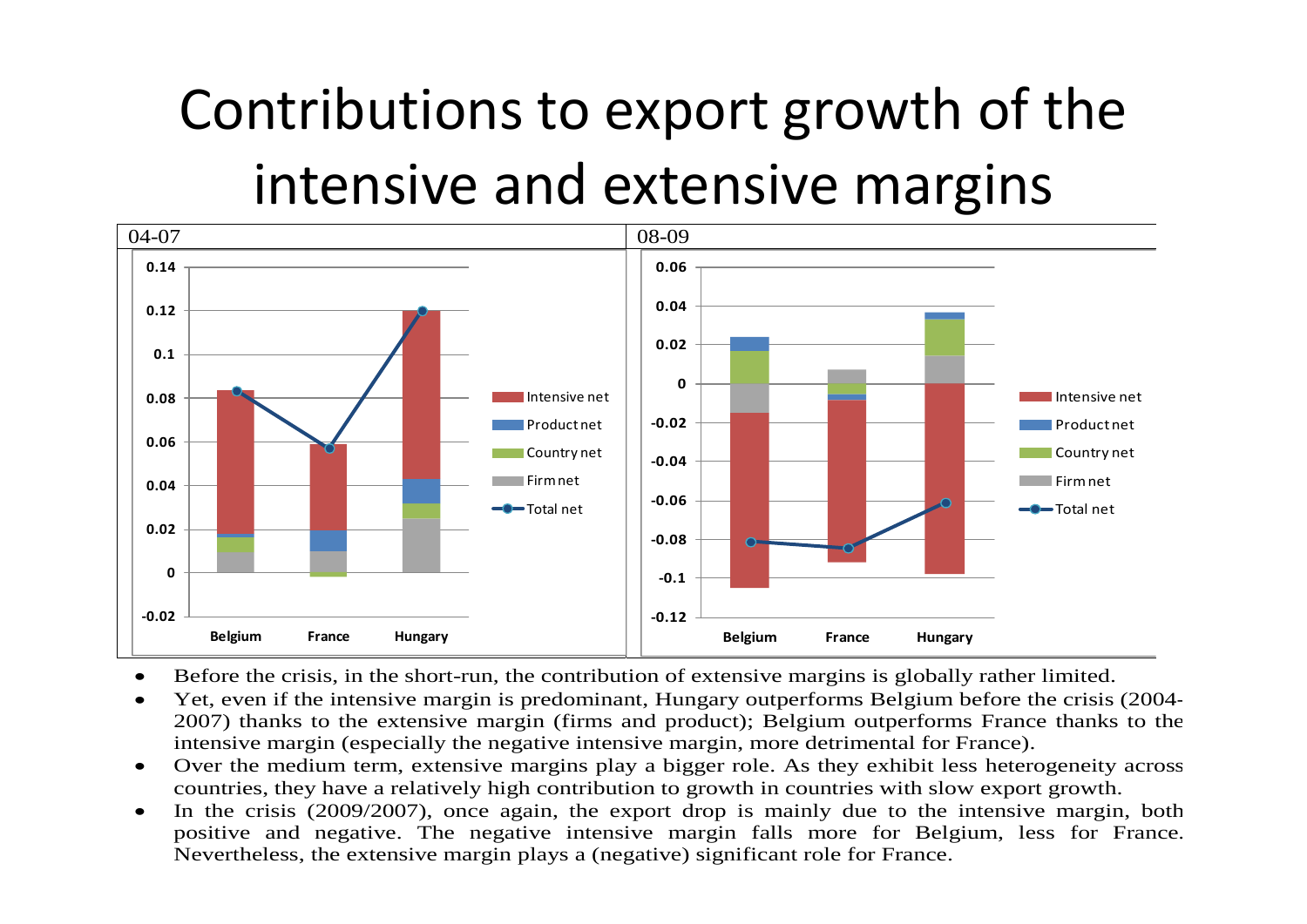#### A closer look at the intensive margin

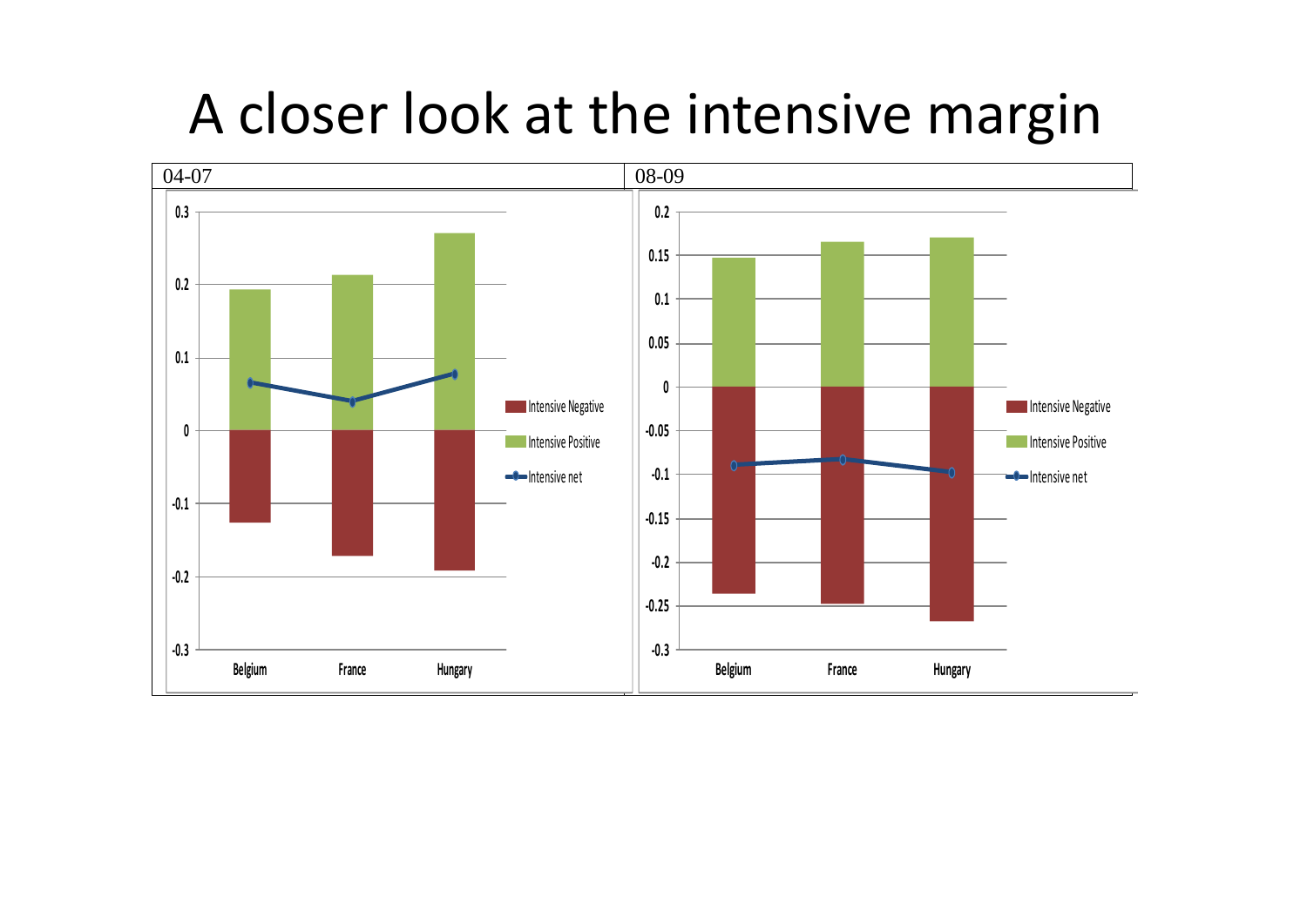## Margins by exporter size



- $\bullet$  The relative importance of the intensive margin is increasing with size. For biggest companies, gross intensive margins are by far predominant.
- $\bullet$  It is the opposite for firms' extensive margins, whose importance is decreasing with size, and which are most important among the smallest firms.
- $\bullet$ Countries extensive margins are relatively smaller for biggest companies.
- $\bullet$ There is no clear pattern for product extensive margins.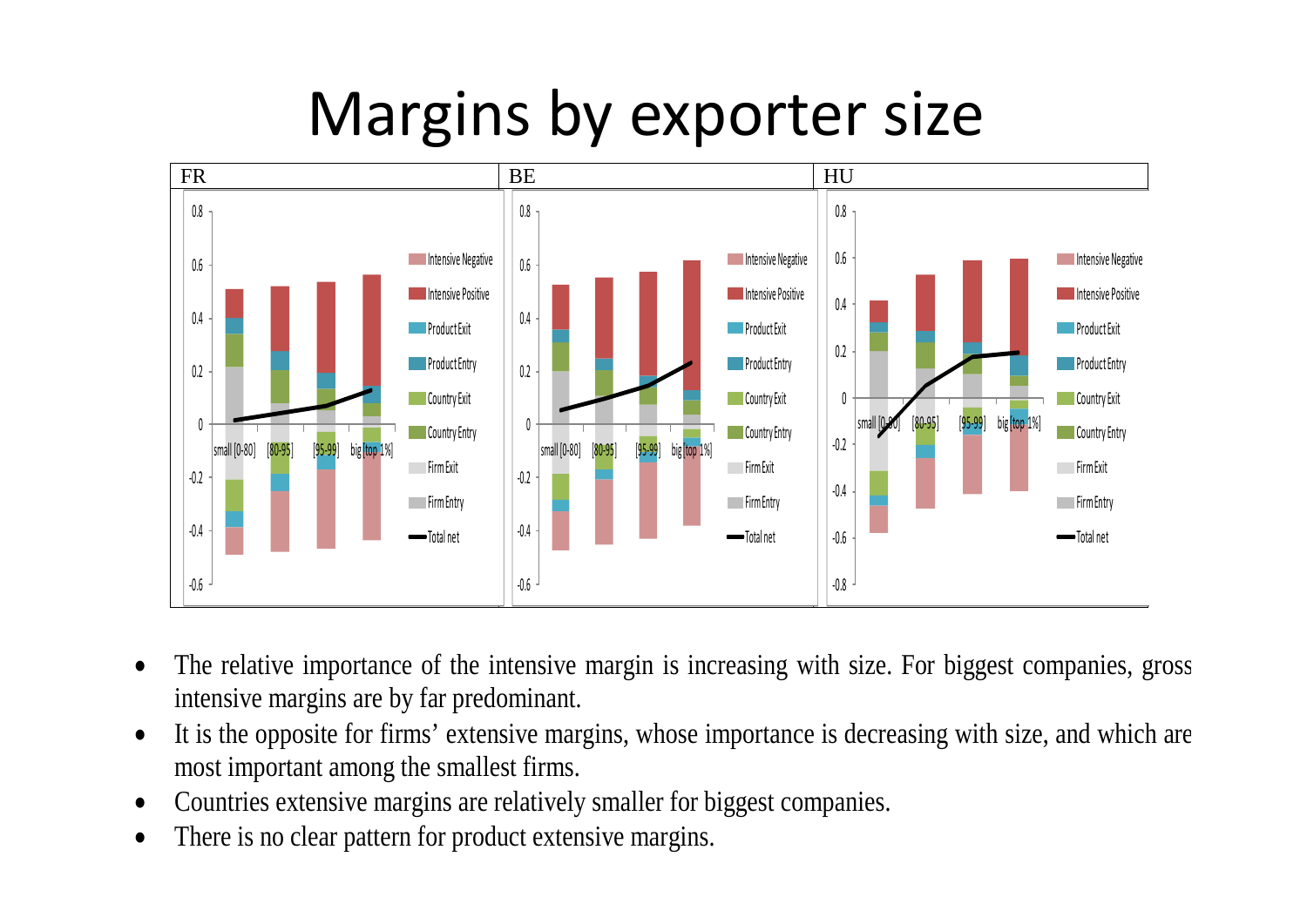#### Selected industries

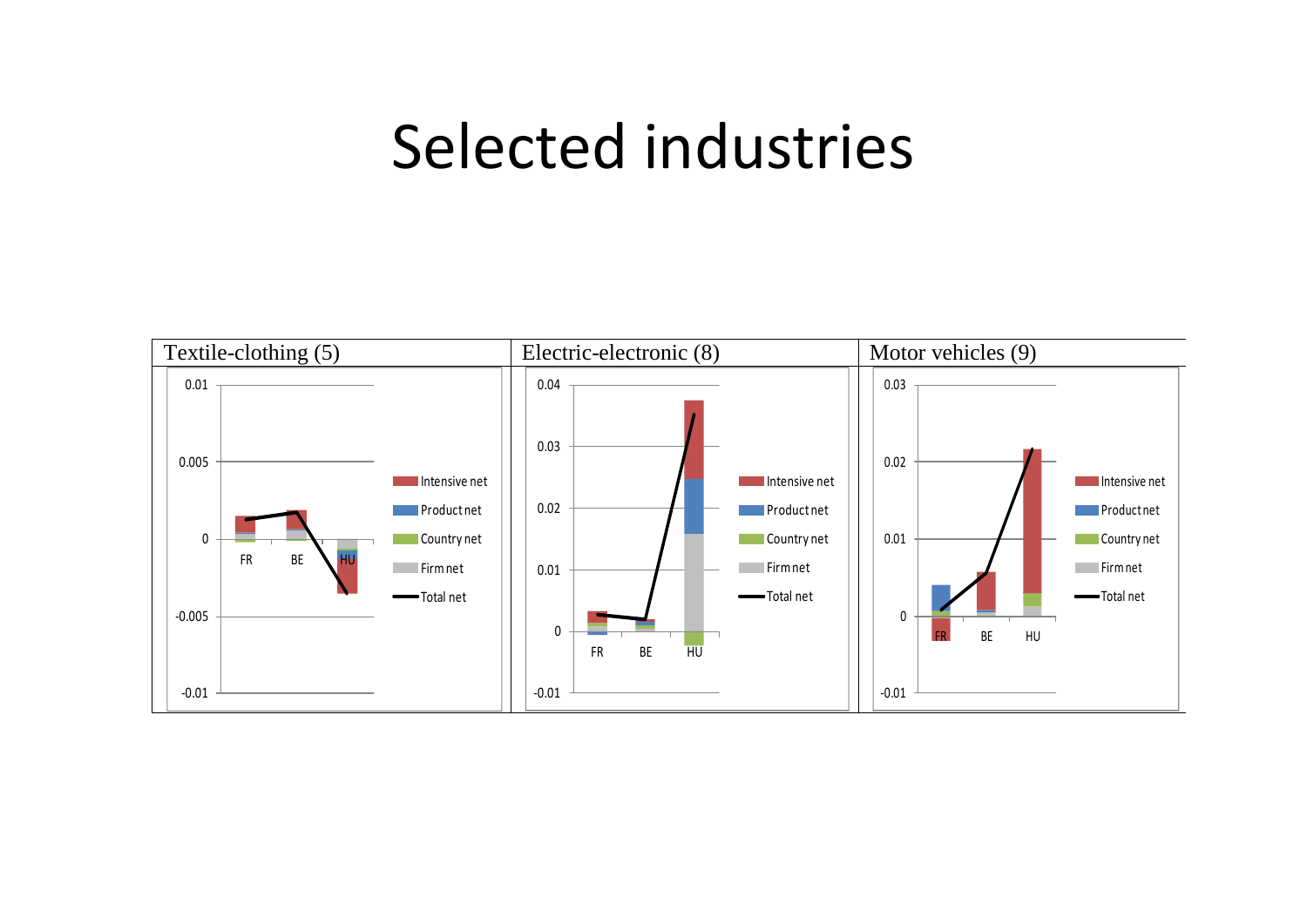# Procyclicalicity of margins

| $\sim$ 0.11 views 0.110 $\ldots$ 1.1411 volvoir virp 0.17 $\frac{1}{2}$ 0.11 $\ldots$ 1.14111111 volvoir 1.1 |          |       |          |  |  |  |
|--------------------------------------------------------------------------------------------------------------|----------|-------|----------|--|--|--|
|                                                                                                              | ВE       | FR    | HU       |  |  |  |
| Total net                                                                                                    |          |       |          |  |  |  |
| Firm net                                                                                                     | 0.280    | 0.390 | 0.260    |  |  |  |
| Country net                                                                                                  | 0.038    | 0.729 | $-0.077$ |  |  |  |
| Product net                                                                                                  | $-0.607$ | 0.406 | 0.465    |  |  |  |
| Intensive net                                                                                                | 0.992    | 0.996 | 0.938    |  |  |  |

Correlations with total export growth, within country:

Cross country correlations, by variable:

|               | BE/FR | BE/HU    | FR/HU    |
|---------------|-------|----------|----------|
| Total net     | 0.968 | 0.907    | 0.952    |
| Firm net      | 0.344 | 0.199    | $-0.500$ |
| Country net   | 0.128 | $-0.539$ | $-0.153$ |
| Product net   | 0.093 | 0.203    | 0.445    |
| Intensive net | 0.981 | 0.944    | 0.975    |

- $\bullet$  Intensive margins are highly pro-cyclical in general, since they account for the bulk of export growth, but less so for small exporters. Firms' margins are also pro-cyclical, but to a lesse r extent.
- $\bullet$ • For the other two margins, findings are not homogeneous: country margins are pro-cyclical in France (73%) but a-cyclical in Belgium and Hungary. Product margins are pro-cyclical i n France and Hungary but counter-cyclical in Belgium (-61%, but it comes form biggest exporters only).
- $\bullet$ Across countries, total growth correlates mostly because of intensive margins.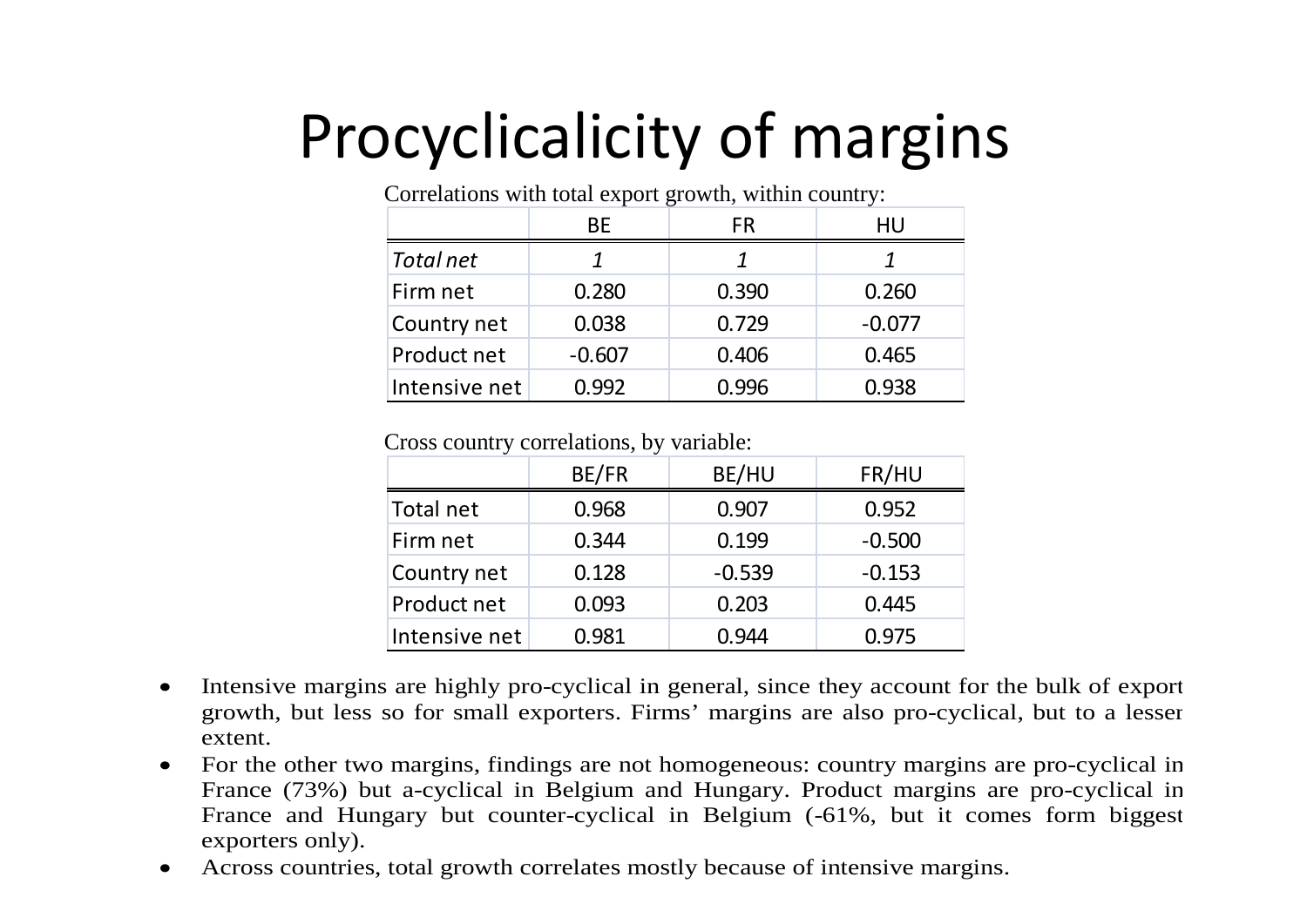#### Subset of firms with accounting data

| Average 2004-2008        |        |         |                |
|--------------------------|--------|---------|----------------|
|                          | France | Belgium | <b>Hungary</b> |
| Number of firms          | 15225  | 2446    | 4669           |
| Percentage of            |        |         |                |
| exporters                | 70%    | 69%     | 61%            |
| <b>Export entry rate</b> | 6.0%   | 5.5%    | 4.7%           |
| Share of new             |        |         |                |
| exporters in             |        |         |                |
| employment               | 2.3%   | 2.2%    | 1.8%           |
| Export exit rate         | 6.5%   | 4.7%    | 7.4%           |
| Share of exiting         |        |         |                |
| firms in                 |        |         |                |
| employment               | 2.6%   | 1.8%    | 1.5%           |
|                          |        |         |                |
| Survival rate (2008)     | 52.9%  | 54.9%   | 41.5%          |
| Share of                 |        |         |                |
| temporary exp            |        |         |                |
| (2007)                   | 13.0%  | 7.0%    | 12.1%          |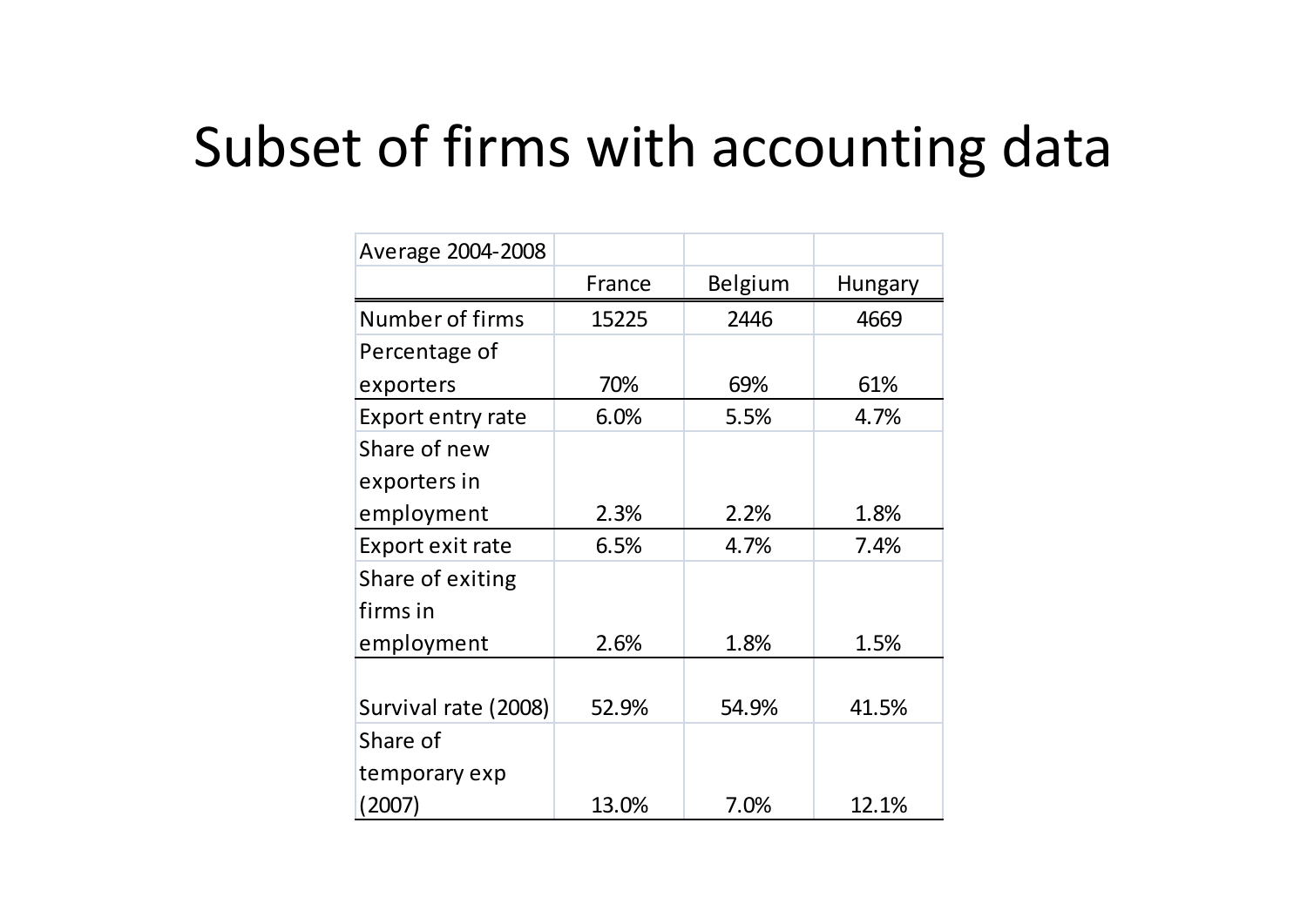#### Export premia: Exporters produce more, employ more people, use more capital and are marginally more productive

| Ratios (medians) |                                             | France | France | <b>Belgium</b> | Belgium | Hungary | Hungary |
|------------------|---------------------------------------------|--------|--------|----------------|---------|---------|---------|
|                  |                                             | 2004   | 2009   | 2004           | 2009    | 2004    | 2009    |
| Output           | Exporters/Non exporters                     | 2.3    | 2.5    | 3.3            | 3.2     | 3.0     | 4.0     |
|                  | Domestric exp/non exp                       | 2.0    | 2.2    | 2.5            | 3.0     | 2.3     | 3.2     |
|                  | Foreign exp/non exp                         | 2.8    | 2.8    | 2.8            | 2.9     | 1.8     | 2.3     |
| Employment       | Exporters/Non exporters                     | 1.5    | 1.5    | 1.8            | 1.8     | 1.8     | 2.1     |
|                  | Domestric exp/non exp                       | 1.4    | 1.4    | 1.4            | 1.7     | 2.2     | 1.8     |
|                  | Foreign exp/non exp                         | 2.2    | 2.0    | 1.8            | 2.4     | 2.0     | 2.0     |
| Value added      | Exporters/Non exporters                     | 1.9    | 2.1    | 2.3            | 2.4     | 2.6     | 3.3     |
|                  | Domestric exp/non exp                       | 1.7    | 1.9    | 1.8            | 2.2     | 3.0     | 2.6     |
|                  | Foreign exp/non exp                         | 2.3    | 2.4    | 1.7            | 1.4     | 1.6     | 1.9     |
|                  | Labour productivity Exporters/Non exporters | 1.28   | 1.37   | 1.31           | 1.29    | 1.41    | 1.52    |
|                  | Domestric exp/non exp                       | 1.20   | 1.31   | 1.32           | 1.28    | 1.41    | 1.40    |
|                  | Foreign exp/non exp                         | 1.02   | 1.22   | 0.96           | 0.58    | 0.80    | 0.99    |
| <b>TFP</b>       | Exporters/Non exporters                     | 1.06   | 1.06   | 1.10           | 1.12    | 1.20    | 1.27    |
|                  | Domestric exp/non exp                       | 1.06   | 1.04   | 1.09           | 1.11    | 1.01    | 1.35    |
|                  | Foreign exp/non exp                         | 1.09   | 1.11   | 1.10           | 1.03    | 0.73    | 0.96    |